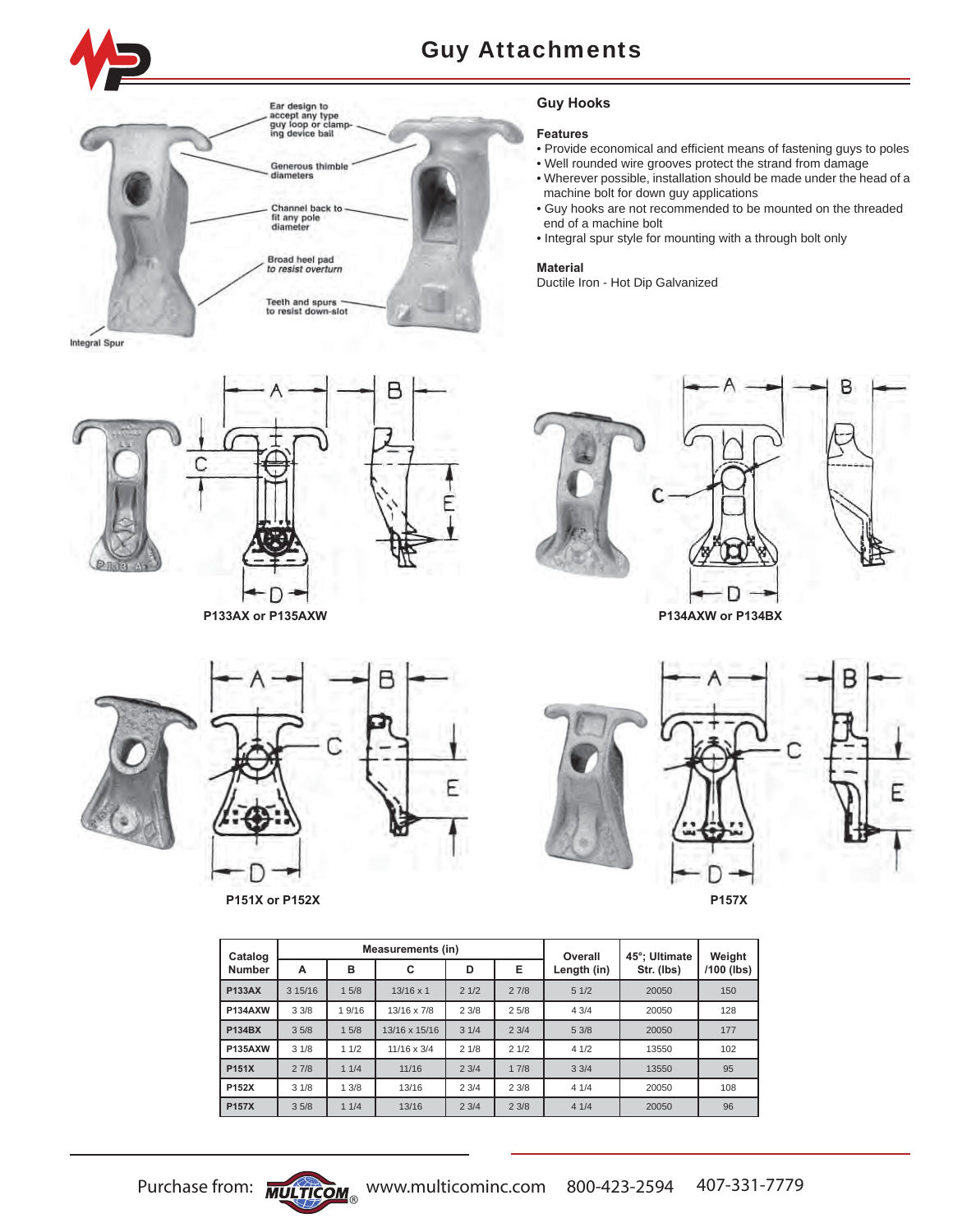



**Guy Hooks**

### **Features**

- Provide economical and efficient means of fastening guys to poles
- Installation should be made under the head of a machine bolt for down guy attachments
- Guy hooks are not recommended to be mounted on the threaded end of a machine bolt
- Integral teeth in the bottom base eliminate the need for a lag screw in the base

#### **Material**

Ductile Iron - Hot Dip Galvanized



| Catalog       |       |       | Measurements (in) | Overall | 45°: Ultimate | Weight     |              |
|---------------|-------|-------|-------------------|---------|---------------|------------|--------------|
| <b>Number</b> | А     | в     | v                 |         | Length (in)   | Str. (Ibs) | $/100$ (lbs) |
| P138          | 13/16 | 13/16 | 15/16             | 37/8    | 61/4          | 27700      | 263          |



### **Guy Hooks**

### **Features**

• These guy hooks feature a base with integral teeth

• Hole for installation of a 1/2" diameter lag screw provides additional resistance to movement

### **Material**

Ductile Iron - Hot Dip Galvanized

| Catalog       |      |      | <b>Measurements (in)</b> |       | Overall | 45°; Ultimate | Weight      |            |              |
|---------------|------|------|--------------------------|-------|---------|---------------|-------------|------------|--------------|
| <b>Number</b> | А    | в    |                          | D     | Е       |               | Length (in) | Str. (Ibs) | $/100$ (lbs) |
| <b>P133A</b>  | 27/8 | 35/8 | 5/8                      | 13/16 | 9/16    | 21/2          | 51/4        | 20050      | 152          |
| P135A         | 31/2 | 33/4 | 7/16                     | 11/16 | 9/16    | 21/2          | 43/4        | 13550      | 128          |

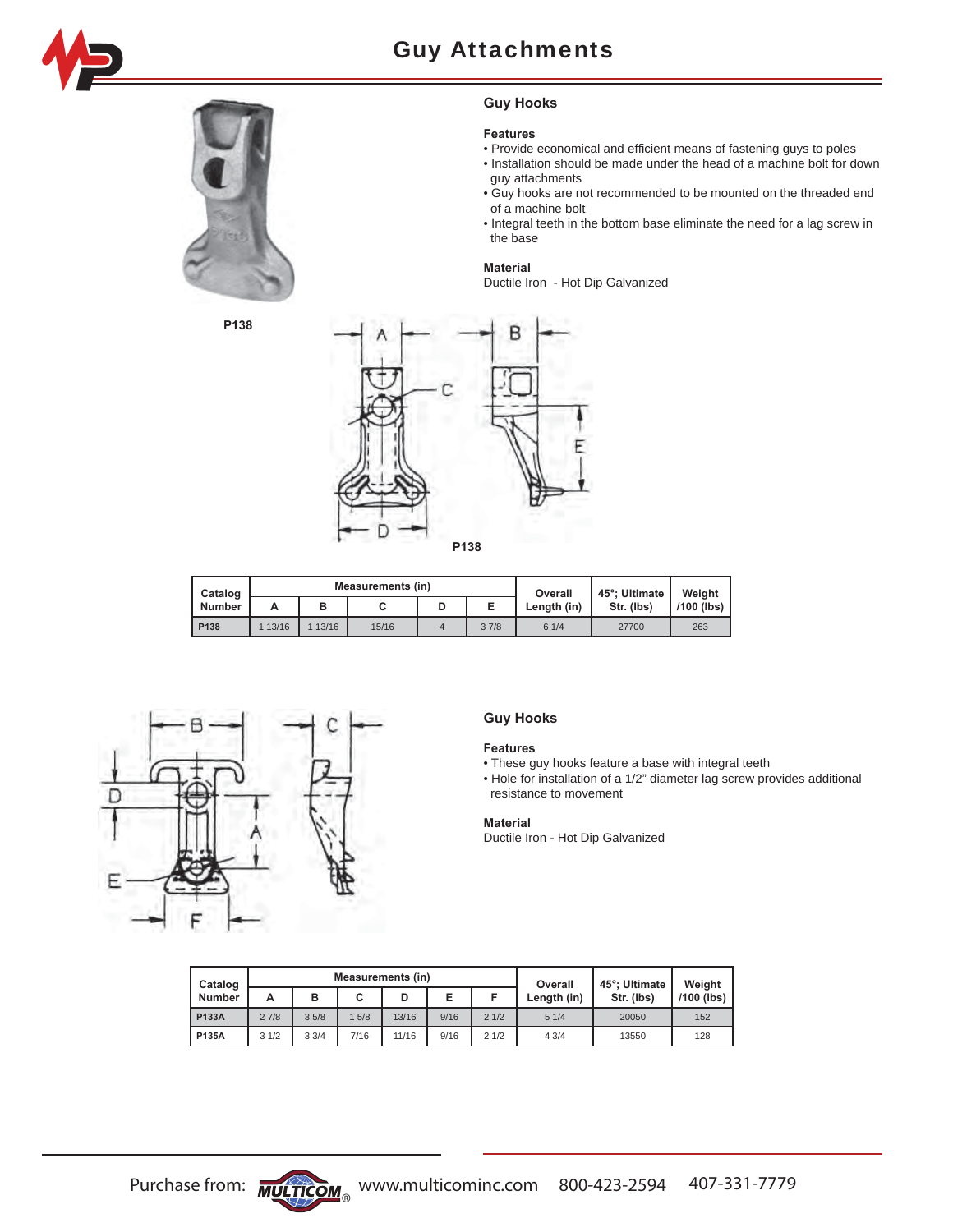

# **Guy Hooks**

### **Features**

- These guy hooks feature a base with integral teeth
- Hole for installation of a 1/2" diameter lag screw provides additional resistance to movement

### **Material**

Ductile Iron - Hot Dip Galvanized



| Catalog<br><b>Number</b> | <b>Max</b><br><b>Wire Dia</b> | <b>Bolt</b><br><b>Hole Dia</b> | 45°; Ultimate<br>Str. (lbs) | Weight<br>/100 (lbs) |
|--------------------------|-------------------------------|--------------------------------|-----------------------------|----------------------|
| J6555                    | 1/2                           | 11/16                          | 13550                       | 105                  |
| J6556                    | 9/16                          | 13/16                          | 20050                       | 120                  |



# **Guy Hooks**

**Material** Ductile Iron - Hot Dip Galvanized

| Catalog       | Max      | <b>Measurements (in)</b> |   |       |                           | <b>Mounting Bolts</b> | <b>Min Ultimate</b>  | Weight          |              |
|---------------|----------|--------------------------|---|-------|---------------------------|-----------------------|----------------------|-----------------|--------------|
| <b>Number</b> | Wire Dia | А                        | B | C     | R<br>Top<br><b>Bottom</b> |                       |                      | <b>Strength</b> | $/100$ (lbs) |
| G764X2        | 3/4      | 4                        |   | 37/16 | 7/8                       | 7/8 or 3/4            | 5/8 to 3/4           | 25000           | 80           |
| G864X2        | 3/4      | 4                        |   | 37/16 | 7/8                       | 7/8 or 1              | $1/2$ , 5/8 or $3/4$ | 25000           | 200          |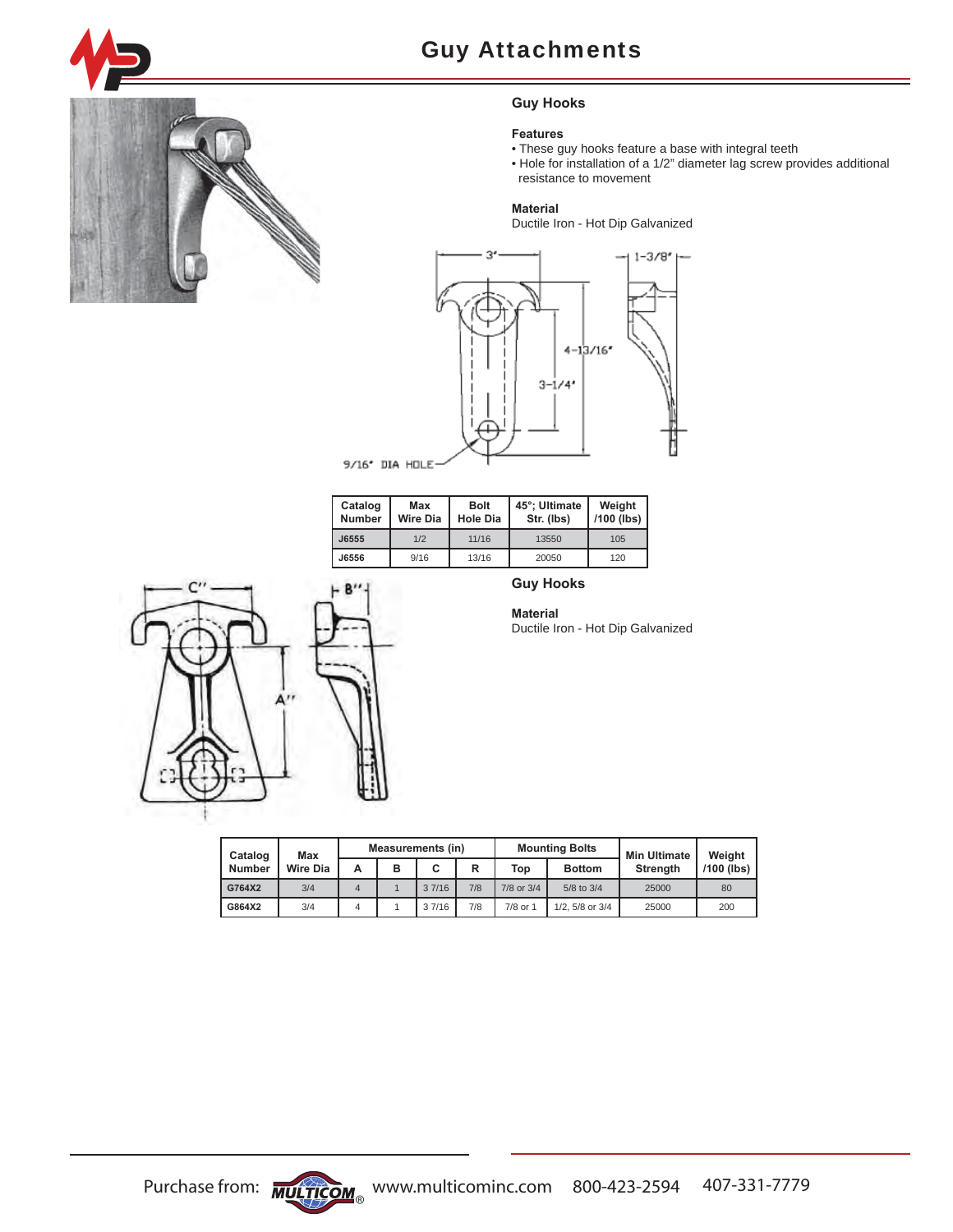

# **Guy Hooks**

### **Features**

• Corrosion resistant aluminum alloy with integral teeth in the base bottom to resist movement

# **Material**

Aluminum alloy









 $5/8$ 

|  | н | н |  |  |
|--|---|---|--|--|
|  |   |   |  |  |
|  |   |   |  |  |
|  |   |   |  |  |

| Catalog       |                | Max             | <b>Measurements (in)</b> |       |       |       |     | <b>Mounting Bolts</b> | <b>Min Ultimate</b> | Weight     |
|---------------|----------------|-----------------|--------------------------|-------|-------|-------|-----|-----------------------|---------------------|------------|
| <b>Number</b> | Fig            | <b>Wire Dia</b> | A                        | B     | С     | D     | Top | <b>Bottom</b>         | Strength (lbs)      | /100 (lbs) |
| $AG-5$        |                | 7/16            | 21/4                     | 31/4  | 5/8   | 11/16 | 5/8 | 1/2                   | 12400               | 38         |
| $AG-5X$       | 3              | 7/16            | 27/8                     | 31/4  | 5/8   | 11/16 | 5/8 |                       | 12400               | 39         |
| $AG-6$        |                | 1/2             | 21/4                     | 37/16 | 11/16 | 13/16 | 3/4 | 1/2                   | 18350               | 30         |
| $AG-6X$       | 3              | 1/2             | 31/2                     | 35/8  | 7/8   | 13/16 | 3/4 |                       | 18350               | 61         |
| $AG-7$        | $\overline{2}$ | 3/4             | $\overline{4}$           | 47/8  |       | 15/16 | 7/8 | 3/4                   | 25400               | 109        |

**Notes:** 

Figure 2 - 1/2" lag screw or 3/4" through bolt may be used in bottom hole if desired

### **Guy Hooks**

For use with formed guy grips, "bail type" automatic deadends, and "bail type" wirevise deadends. Ultimate Strength 20,050 lbs at 45 degree guy angle.

# **Material**

Ductile Iron - Hot Dip Galvanized



**GAD-56-4** 13/16 100